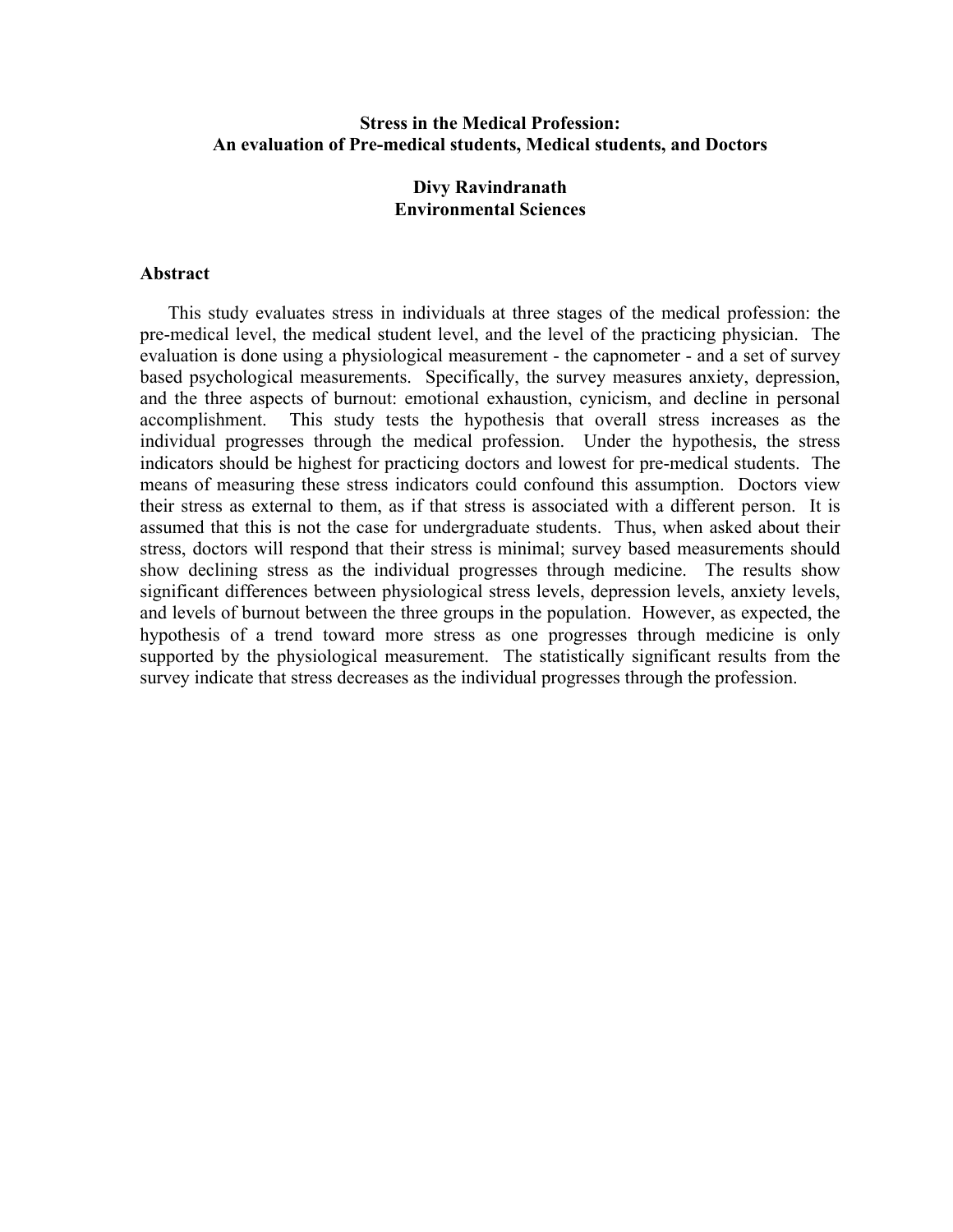#### **Introduction**

**Characterization of Stress** Most of us are not strangers to stress. Indeed, as our involvement in our immediate environment increases, we begin to feel stress and the mental disturbances, like anxiety and depression (Bhat 1999, pers. comm.) that stress entails.

While affecting our mental state, stress also has physiological implications. Stress registers as overstimulation of the sympathetic branch of the nervous system, the branch of the nervous system responsible for controlling the so-called "fight or flight" response. The sympathetic nervous system, when aroused, will trigger increased muscle tension and tone, decreased digestive and immune activity, increased heart rate, and increased oxygenation of blood. These physiological changes are mediated by biochemical factors, like stress hormones, and through direct neurological interface. A consistently stressed person will develop breathing habits that reflect this excess sympathetic arousal, i.e. that person will always be at the margin of hyperventilation. The resultant low blood levels of  $CO<sub>2</sub>$  cause vascular constriction, irritability and other chemical imbalances. The more stressed the person is, the closer that person will be to hyperventilation (Fried 1987). Hyperventilation causes hyperoxygenation, so the partial pressure of carbon dioxide in a hyperventilating person's exhalations will be low. A normal exhaled P-  $CO<sub>2</sub>$ , or end-tidal  $CO<sub>2</sub>$ , reading is between 38 & 42 Torr, stressed individuals will have lower readings (Bhat 1999). The interaction between the physical and the psychological operates in a vicious cycle making it difficult to escape the impacts of stress.

The majority of our interaction with our immediate environment happens in an occupational setting. Job related stress can generate burnout, a particular condition in which the stress generated by the occupation causes the individual to resent the job itself. Where an occupation used to be a source of comfort, that occupation becomes the ultimate cause of psychological and physical discomfort (Farber 1991, Cherniss 1995).

Burnout is commonly associated with service professions. Thus, the analysis of two common service professions, teaching and ministry, can help determine the factors that cause this increase in burnout.

Sanford (1992) outlines numerous qualities of those who become ministers and the occupation of being a minister that makes ministers more likely to burn out. First, ministers are committed to a goal that does not necessarily have full definition or a logical end point.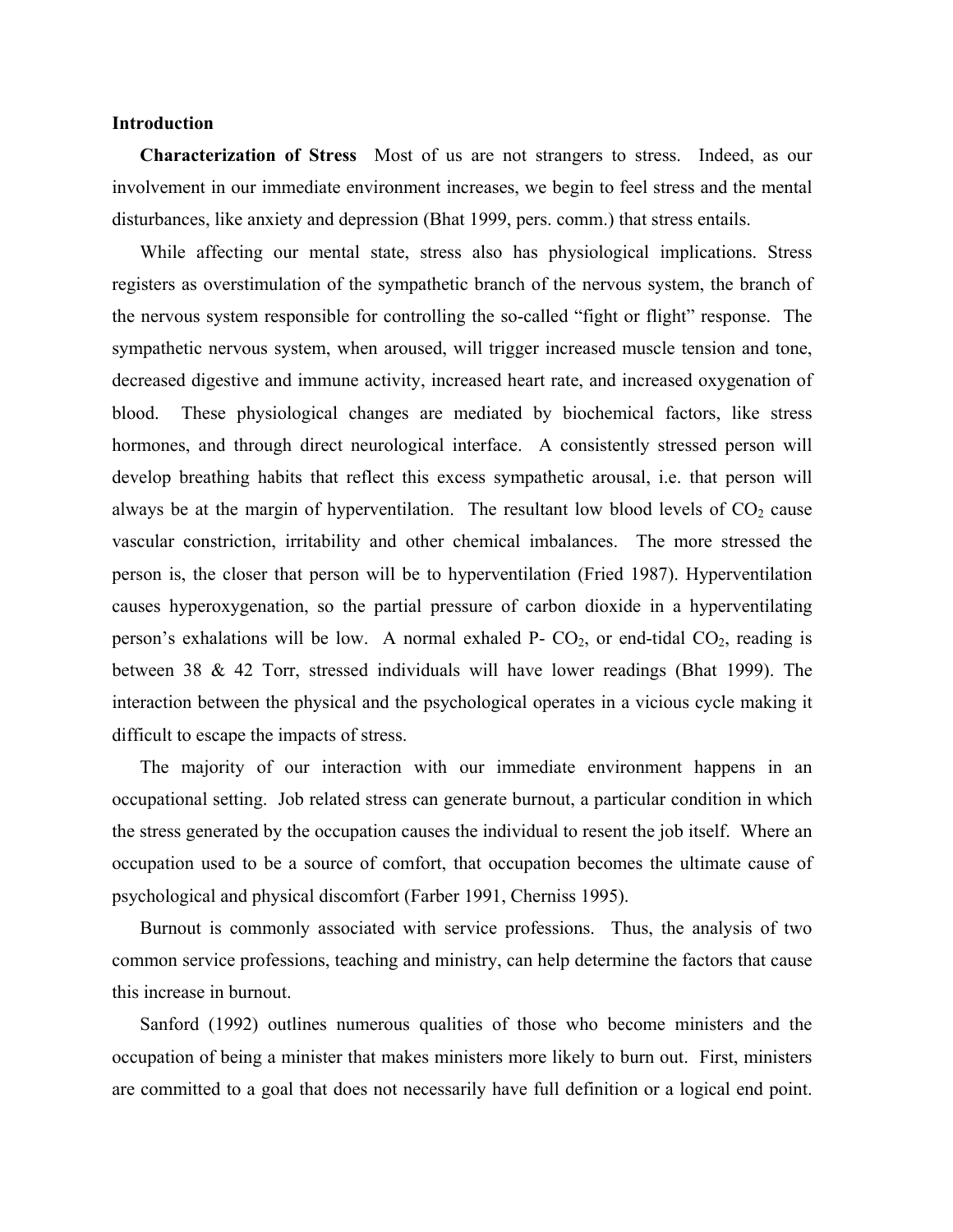Second, ministers conduct repetitive tasks to "heal" people who do not necessarily need healing. Finally, the persona of the religious figure must be worn at all times. This traps the minister in a two-dimensional life; the minister is a minister and nothing else.

The teaching occupation exhibits many qualities similar to ministry. Here, too, the teacher is committed to a goal that may not be easy to define. Second, teachers must engage in repetitive tasks. Finally, and most strikingly, the teacher must consistently wear the mantle of teacher. This persona also limits the majority of a teacher's interpersonal interactions to children (Farber 1991, Cherniss 1995).

**Stress in Medicine** Medical professionals must endure an enormous amount of workrelated stress. They have to be correct in all decisions. If they are wrong, a life could be lost. In addition, they have to be prepared to leave what they are doing at a moment's notice to attend to a medical emergency. Also, there is a multitude of conflicting calls for their attention during a standard workday. Indeed, the profession is so stricken with "wounded healers" that the care of physicians has become a large field of work (Cejka 1999). Peters (1997) reports that, in a 1996 survey in the United Kingdom, 88% of general practitioners surveyed report that they have more stressful lives in the year of the survey than they did in 1991. Additionally, 69% of surveyed doctors have suffered from stress-related symptoms. Even as early as 1989, American estimates were that 1 in 10 physicians suffered from some sort of stress related impairment (Scott 1989).

Medical students are also exposed to numerous stressors. They spend long hours studying for exams that will determine their future. The medical curriculum is not simple and the stress of trying to comprehend the complex material can become overwhelming. Additionally, the first exposure to patients is very emotionally taxing. This exposure comes very early in the medical curriculum at many institutions. Many medical students overuse alcohol and have difficulties in their personal lives because of their stress. Numerous studies have revealed psychological morbidity in medical students including various neurotic symptoms. In a general health survey, over 50% of medical students surveyed reported high stress (Guthrie *et al.* 1998). The prevalence of emotional disturbance due to stress in medical students is reported as 31.2% in British medical students. A similar number was reported for American medical students (Firth 1986).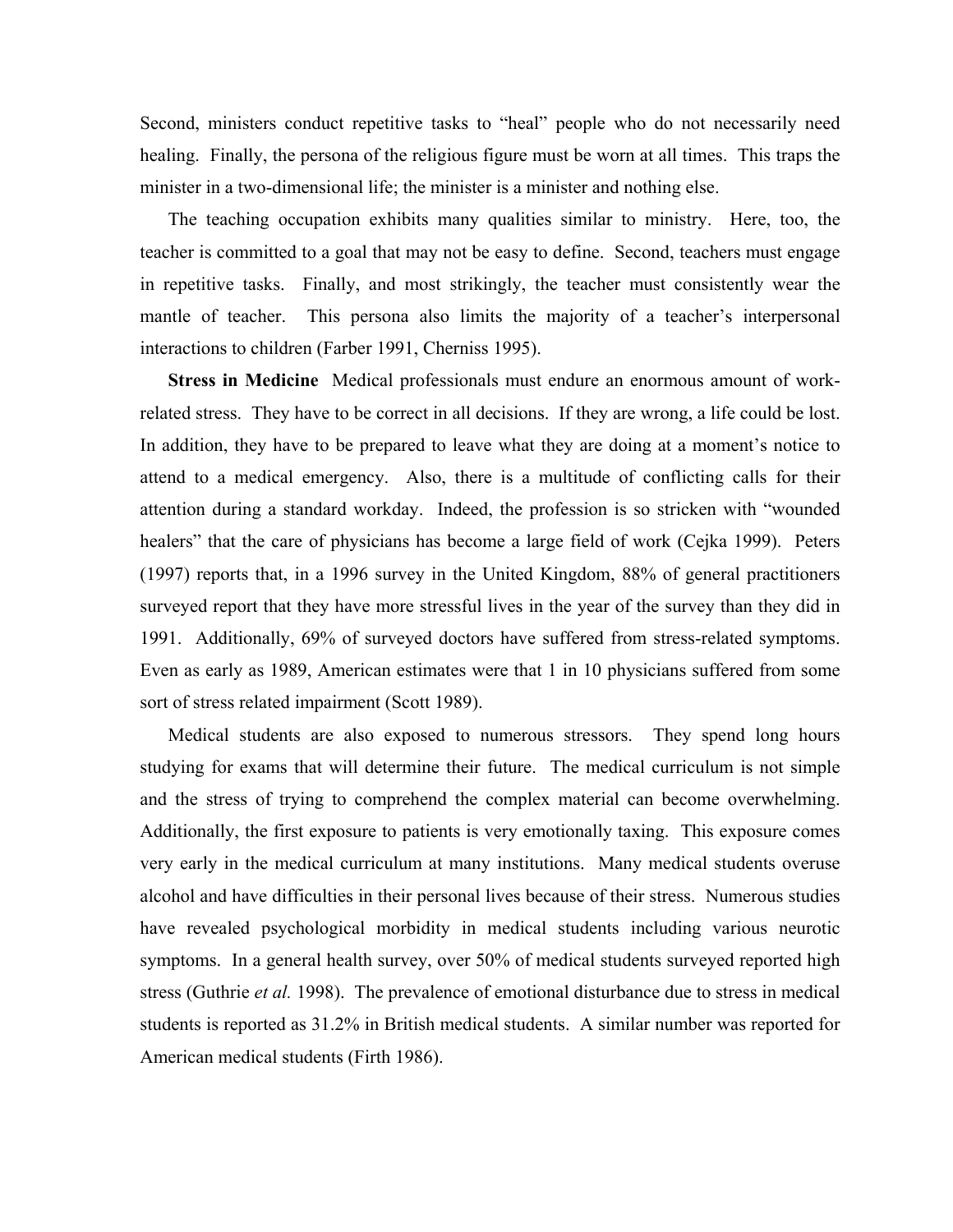Progression through the medical profession demands emotional and personal sacrifice for intellectual gain. That process starts in the individual's pre-medical years (Scott 1989). The pressure of preparing to be a doctor forces the individual into comfort with a high stress lifestyle. The medical schooling system is designed to slowly whittle away those students who cannot excel in a high stress environment (Lamberg 1999). Beck (1995) sought to determine the causes of burnout in second year undergraduate nursing students by asking nursing students to "describe a situation in which you experienced 'burnout' during your undergraduate nursing program." They determined that the biggest cause of stress was trying to juggle their school requirements, especially around exam time. Also, these students had patient contact, similar to medical students. It is important to note that there is a paucity of research about stress in other undergraduate students, especially undergraduate students intending to enter the medical profession.

Psychologists treating doctors suffering from stress often report that their patients report their symptoms as if they are presenting one of their patients to another doctor (Lamberg 1999). This kind of detachment implies that doctors actively mask their own stress. Thus, when asked about their own mental stress level, doctors will say that it is low. Through years of training, they have come to be comfortable in high stress environments. By learning to operate in high stress environments, doctors have learned to "beat" stress surveys.

 As shown earlier, three common characteristics of burnout-susceptible populations are lack of measurable goals, repetitive tasks, and the permanent persona. These characteristics are present in medicine. Doctors aim to treat the ill, but the extent of that treatment is somewhat nebulous. In other words, the definition of "health" is subjective. Additionally, commonplace conditions are treated in a regimented manner. Doctors follow an established protocol; this can become repetitive. Finally, doctors are expected to speak from behind a scientific façade at all times. Patients do not want to hear that their illness is just some random act; rather, they seek the comfort of a logical explanation couched in medical terminology. Of course, medical school is where doctors learn these characteristics of their trade; it is where they learn the habits that make them susceptible to burnout (Bhat 1999, pers. comm.).

It is possible that the profession of being an undergraduate student will fall into the category of being prone to burnout. Undergraduate students engage in learning, a practice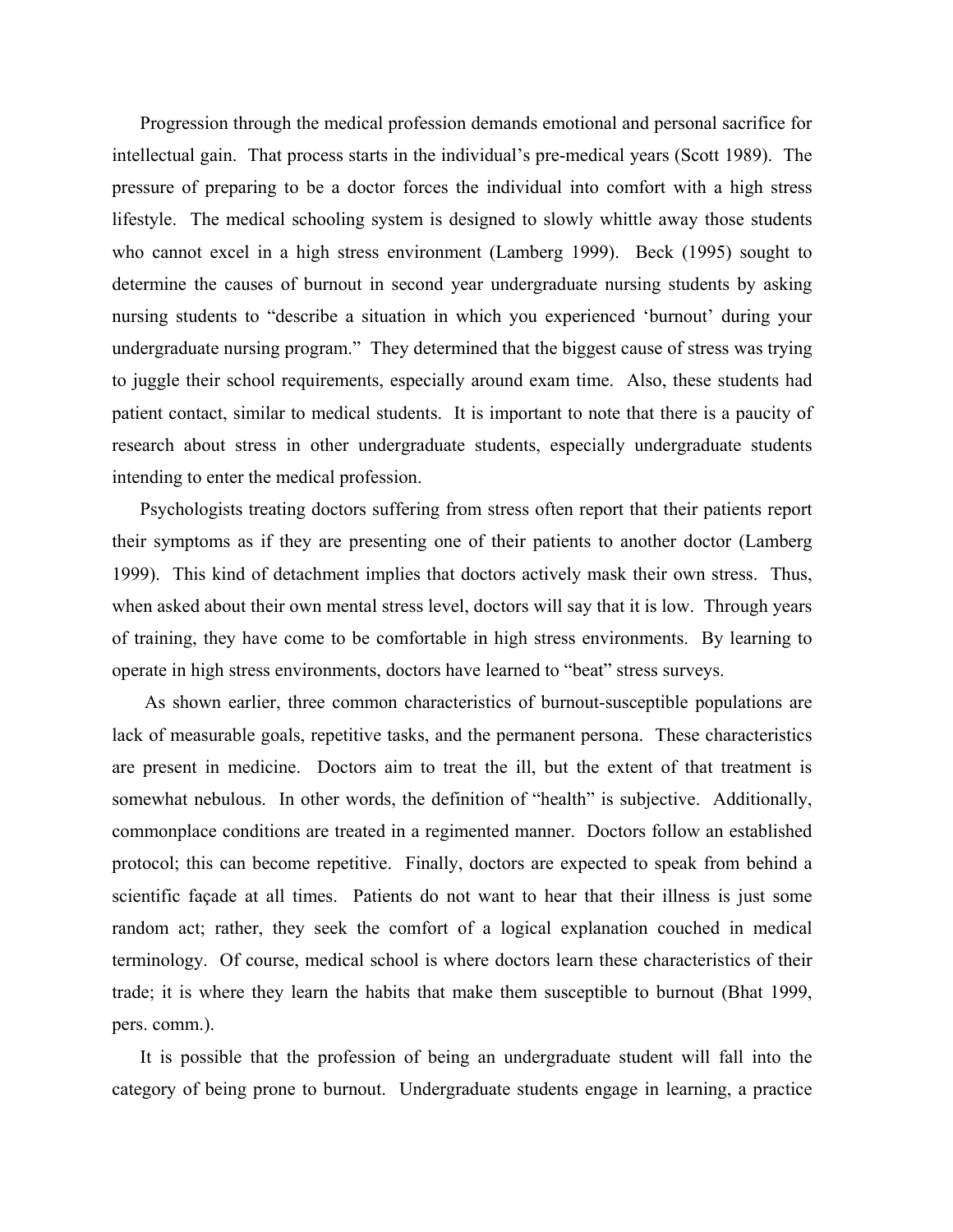previously described as being vague. Additionally, they are still questioning the direction of their life. As such, there is much uncertainty in the goal of their education. Second, the tasks of going to lecture, preparing for exams, etc. are very repetitive. Finally, students are always expected to act like students.

**Hypothesis** Based on the characteristics of stress, the belief that psychological stress as measured by survey decrease while overall physiological stress and burnout rates increase as the individual progresses through medicine will be tested.

Although doctors are under more pressure (lives are at stake) they have been trained to live with that pressure. Undergraduates, on the other hand, are exposed to a great deal of pressure but that population has not been whittled down to those that excel in that environment. The survey measures how well one's mind responds to stress, so doctors should have learned how to "beat the test." By this logic, medical student stress levels as measured by survey will fall in between those of pre-medical students and doctors. That population has been through one wave of weeding, resulting in a more resilient group.

Surveys measure "beatable" components of stress; for example, mild stomach irritation due to anxiety will feel less intense when the person being surveyed is used to feeling that condition. The capnometer is a direct physiological measurement; there is no way to beat this test. It is my assumption that actual practice is more stressful that being a student; therefore, doctors should have the lowest end-tidal  $CO<sub>2</sub>$  values.

Burnout is more common in service professions than in non-service professions. Students are not service professionals. Medical students begin to see patients as a component of their studies, so they should have burnout rates in between the rates of the other two groups.

#### **Methods**

A survey was developed to evaluate the aspects of stress previously discussed. The Maslach Burnout Inventory, which has separate indices to evaluate emotional exhaustion, cynicism, and personal accomplishment, was adapted to each subgroup: pre-medical students, medical students, and doctors (Maslach & Jackson 1986). The only real changes that had to be made involved the replacement of reference terms, like work, with terms that would make sense to each group respectively, like studies for students. The Beck Depression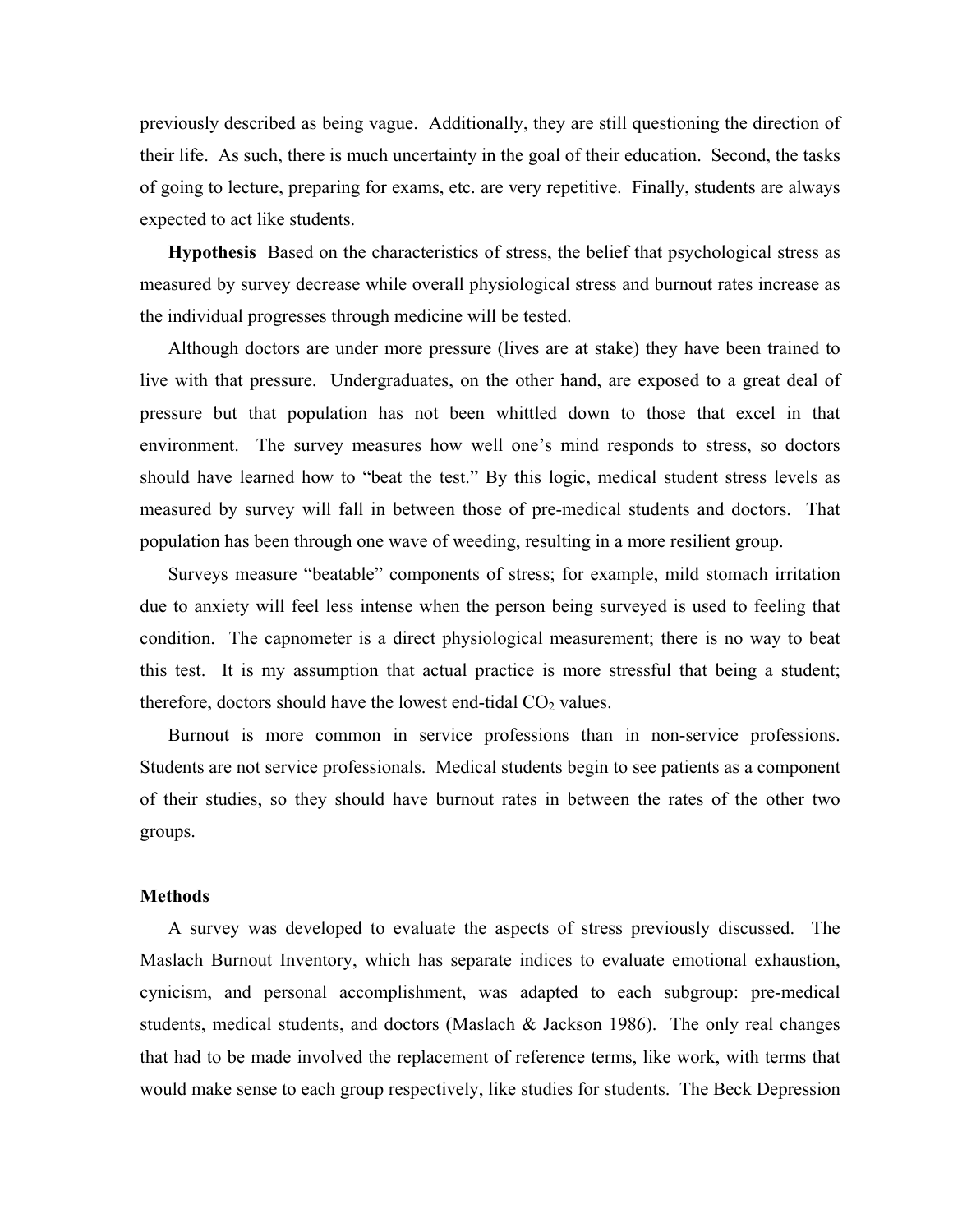Inventory and the Beck Anxiety Inventory, each a clinical tool, were integrated into the survey to evaluate depression and anxiety (Beck & Steer 1987, Beck & Steer 1993).

In addition to the survey, a capnometer was used to measure the extent to which each person hyperventilated. Traditionally used in emergency rooms and intensive care units to make sure that the patient is breathing, the capnometer is a sensitive measure of the partial pressure of carbon dioxide being exhaled, among other variables. Other physiological measurements to evaluate possible confounding factors for  $CO<sub>2</sub>$  analysis were judged to be superfluous. It is assumed that conditions that would cause end-tidal  $CO<sub>2</sub>$  amounts to vary, like asthma, occur with the same incidence in the three populations. Therefore, a large enough sample size should account for these conditions.

Doctors were found at a seminar about burnout and in the doctor's lounge at two hospitals. Medical students were drawn from their respective programs. Pre-medical students were drawn from and evaluated after a meeting of a class commonly taken by premedical students. Each participant in this study did so voluntarily and with full knowledge that the methods of this project are innocuous and approved by an institutional review committee. Signed release forms were obtained from each participant before the data were collected.

The numerical data were tabulated as per the instructions for tabulation for each standardized assay in the survey. Tabulation yielded subscores for emotional exhaustion, cynicism, personal accomplishment, anxiety, and depression. End-tidal  $CO<sub>2</sub>$  values were also compiled for each participant.

The tabulated information was then analyzed using multivariate analysis (MANOVA) with the SBSS version 9.0 statistics software. The alpha value was set at 0.05. There was one independent variable with three levels, one level for each group and six dependent variables, one for each tabulated score. Analysis was performed on 16 individuals in each group. All 16 available samples for the medical student group were used; 16 randomly selected samples were used for the other two groups. The only consideration in random selection was to have an even number of male and female samples in each group. Gender affects stress studies among medical professionals in an indeterminate manner (Gross 1997). Additionally, a T-test with the same alpha as the MANOVA test was performed on 32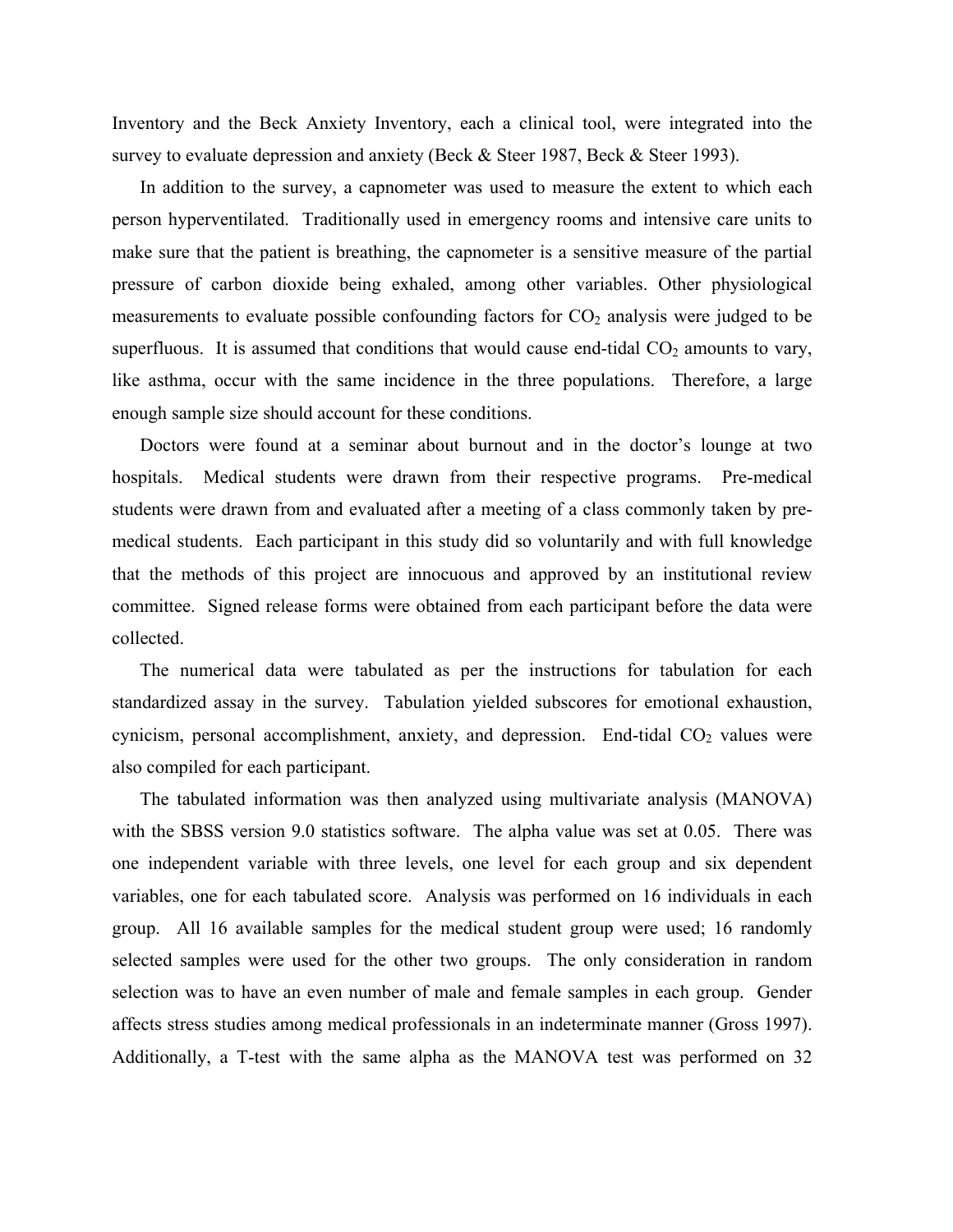samples from the pre-medical group and the doctor group for the end-tidal  $CO<sub>2</sub>$  variable to determine if a larger sample size would yield more significant results.

# **Results**

Table 1 reports the means for each variable for each group. High emotional exhaustion and cynicism subscores are related to high burnout; high anxiety and depression subscores are related to high stress. The other variables tested, end-tidal  $CO<sub>2</sub>$  and personal accomplishment, correlate to stress and burnout, respectively, in the opposite direction. Statistical data for the first analysis, which included all of the variables, are reported on Table 2; significance values less than or equal to .05 are in **bold**. The means and statistical data for the second analysis of end-tidal  $CO<sub>2</sub>$  and respiration rate (N=32) are reported on Table 3; significance values less than or equal to .05 are in **bold**. Figures 1, 2, and 3 report the means for the statistically significant variables within each group.

|                             | <b>Pre-Medical Students</b> | <b>Medical Students</b> | <b>Doctors</b> |
|-----------------------------|-----------------------------|-------------------------|----------------|
| End-Tidal $CO2$ (Torr)      | 35.5                        | 34.4                    | 33.7           |
| <b>Emotional Exhaustion</b> | 21.1                        | 16.7                    | 11.3           |
| Cynicism                    | 11.2                        | 11.3                    | 6.1            |
| Personal                    | 25.9                        | 28.6                    | 32.0           |
| Accomplishment              |                             |                         |                |
| Anxiety                     | 16.9                        | 9.5                     | 4.0            |
| <b>Depression</b>           | 3.7                         | 2.6                     | 0.6            |

Table 1. Means for each variable tested divided by group.  $N = 16$ .

|                             | <b>Univariate Tests</b> |         | <b>Pairwise Comparison Significance</b>                      |       |         |
|-----------------------------|-------------------------|---------|--------------------------------------------------------------|-------|---------|
|                             | <b>Observed Power</b>   |         | Significance   PreMed vs. Med   Med vs. Doc   PreMed vs. Doc |       |         |
| End-Tidal $CO2$ (Torr)      | 0.281                   | 0.263   | 0.937                                                        | 1.000 | 0.322   |
| <b>Emotional Exhaustion</b> | 0.992                   | $0.001$ | 0.990                                                        | 0.022 | $0.001$ |
| Cynicism                    | 0.736                   | 0.017   | 1.000                                                        | 0.038 | 0.041   |
| Personal                    | 0.922                   | 0.002   | 0.295                                                        | 0.116 | 0.001   |
| Accomplishment              |                         |         |                                                              |       |         |
| Anxiety                     | 0.979                   | $0.001$ | 0.043                                                        | 0.191 | $0.001$ |
| <b>Depression</b>           | 0.986                   | $0.001$ | 0.357                                                        | 0.013 | $0.001$ |

Table 2. Statistical Information for three groups.  $N = 16$ ; Alpha = 05

|                            | <b>Pre-Medical Mean</b> | Mean<br>Doctor - | <b>Observed Power</b> | r.<br>$\cdot$ $\sim$<br>Significance |
|----------------------------|-------------------------|------------------|-----------------------|--------------------------------------|
| End-Tidal $CO2$ (<br>Torr) | د. ر ر                  | ن. ر. ر.         | 704                   | 0.014                                |

Table 3. T-Test for PreMed vs. Doctors for End-Tidal CO2.  $N = 32$ ; Alpha = 05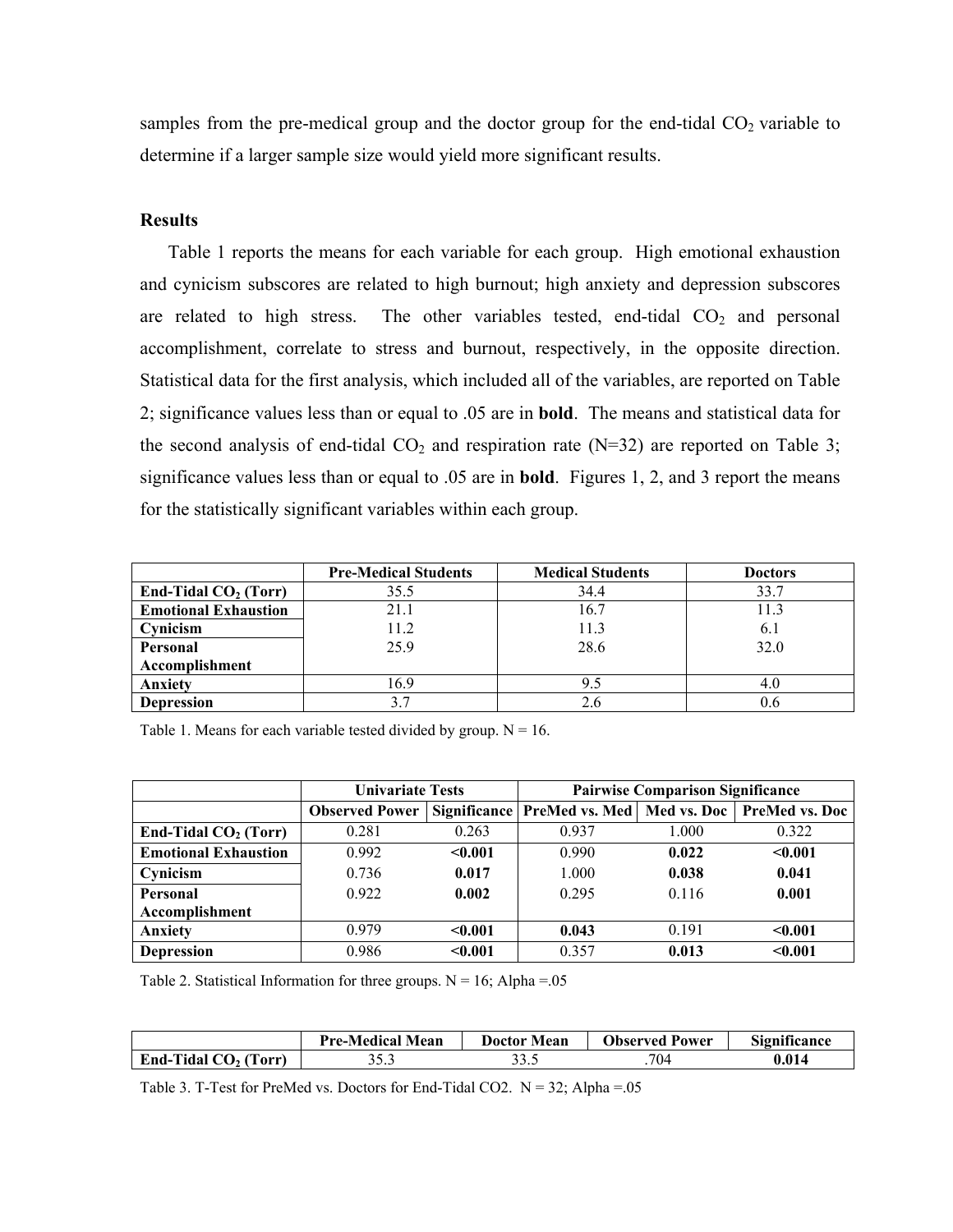# **Discussion**

Differences in the anxiety, depression, and burnout variables proved to be significant among the three groups. Further analysis showed that a larger sample size provides a significant difference in end-tidal  $CO<sub>2</sub>$  between pre-medical students and doctors.

Figure 1 shows that there is a trend away from burnout as the individual progresses through the medical profession. Emotional exhaustion and cynicism subscores are both lower for doctors than they are for pre-medical students; personal accomplishment subscores are lower for pre-medical students than they are for doctors. For each of these subscores, the medical student mean falls between the scores of the other two groups. This trend is in contrast to the expected pattern; the hypothesis being tested states that doctors are supposed to be more burned out than students. This study shows that the opposite is true. Once again, there is a very significant difference between pre-medical students and doctors for all three variables. The lack of a significant difference between pre-medical students and medical students indicates that the change in how prone the individual is to burnout occurs after the individual begins to practice medicine. This interpretation is supported by the fact that there



Figure 1. Burnout Variable Means (unitless).  $N = 16$ .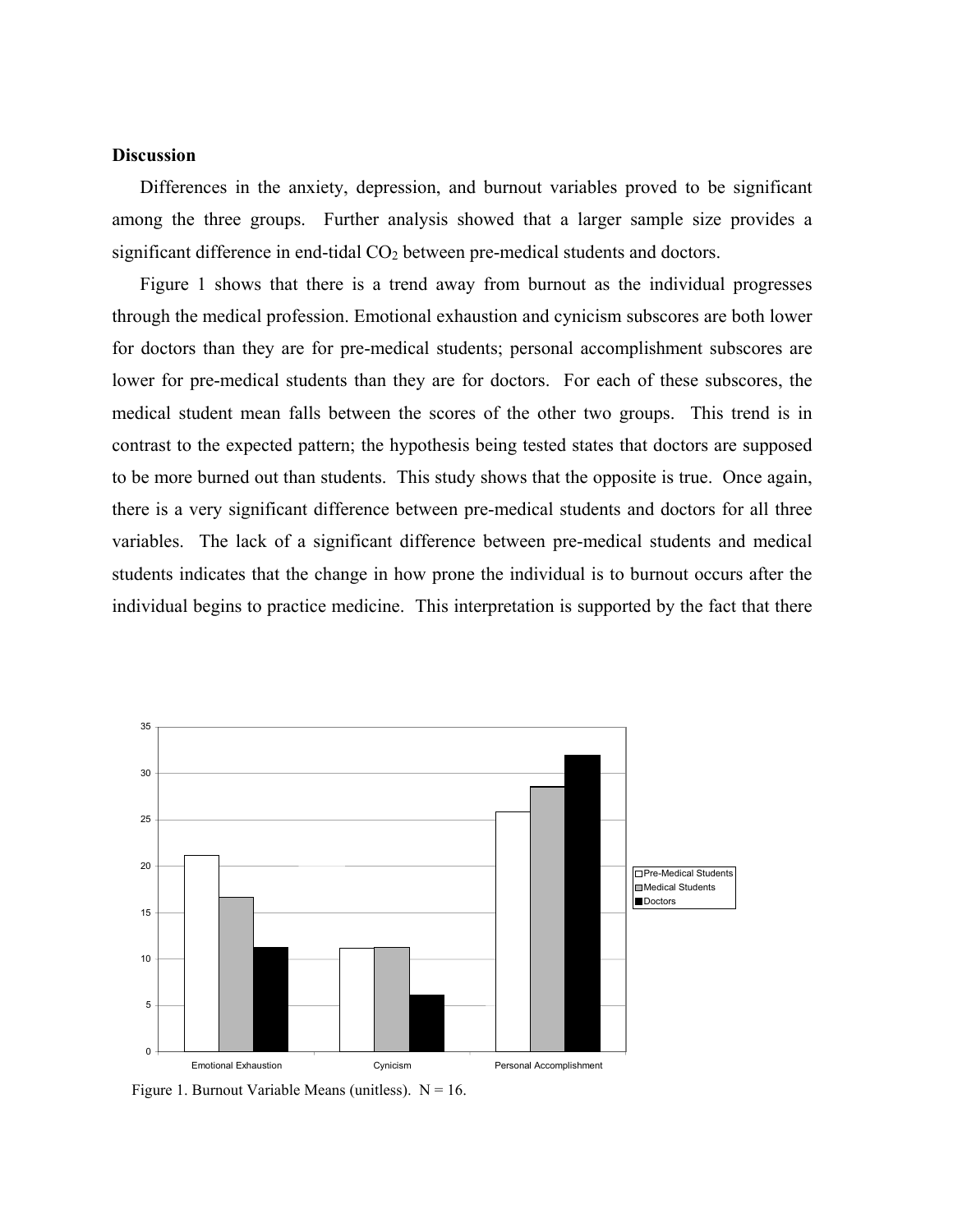is a significant difference between medical students and doctors for two of the three burnout subscores. This change may happen earlier because, in this particular data set, there was no contribution to the medical student information from students in their third or fourth year of medical education. These two years are when the student has the most patient contact, a key theoretical determinant for burnout. However, this determinant is supposed to operate in the opposite direction; patient contact is supposed to increase burnout.

It is important to note that the fact that some of the doctor data were collected from doctors interested in burnout would not alter this conclusion. If these doctors attended the seminar because they felt that they were burning out, the burnout trend from pre-med to physician would have been biased in the opposite direction. At worst, in representing the spectrum of doctors, the data presented here would depict the more burned out end of the doctor population.

From Figure 2, there is a downward trend in anxiety and depression as the individual progresses through the medical profession. This is the trend that was expected. Pairwise comparisons show significant differences between pre-medical students and medical students for anxiety but not for depression and between medical students and doctors for depression but not for anxiety. It appears that medical students are indeed somewhere between pre-



Figure 2. Anxiety & Depression Means (unitless).  $N = 16$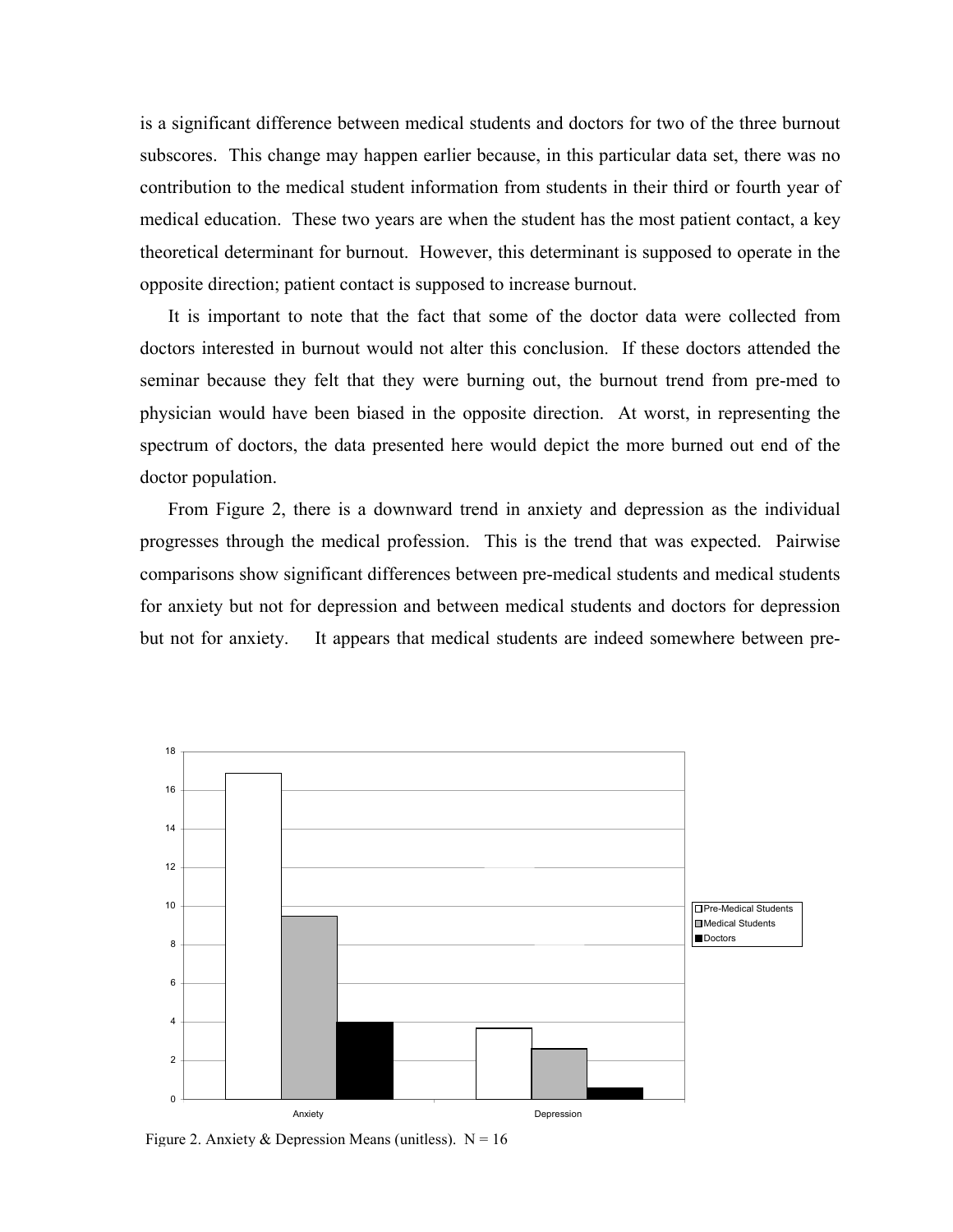medical students and doctors in terms of psychological stress, especially in light of the fact that there is a very significant difference between pre-medical students and doctors for both variables.

The use of a survey to assess psychological components of stress may have affected the accuracy of the data. People tend to accentuate the positive in their responses to surveys designed to test personality. For example, when asked how often they feel sad, some individuals may have made a lower estimate than would be warranted. Thus, the depression score for that person is lower than it should be. To a larger extent, this may also explain why the trends for the burnout variables are in the opposite direction than expected. Doctors will have more experience with psychological surveys than pre-medical students, so they would be more likely to recognize any particular question, no matter how cleverly phrased, as a measure of positive or negative psychological characteristics. As previously described, doctors train themselves to see their own stress externally. Because medical students are closer to being doctors than pre-medical students, their level of internal protection from stress falls in between the doctor group and the pre-medical group, explaining why their survey scores fall in between the doctor group and the pre-medical group.

In contrast to the survey based psychological information, the trend in the end-tidal  $CO<sub>2</sub>$ 



Figure 3. End Title Carbon Dioxide Means (in torr).  $N = 32$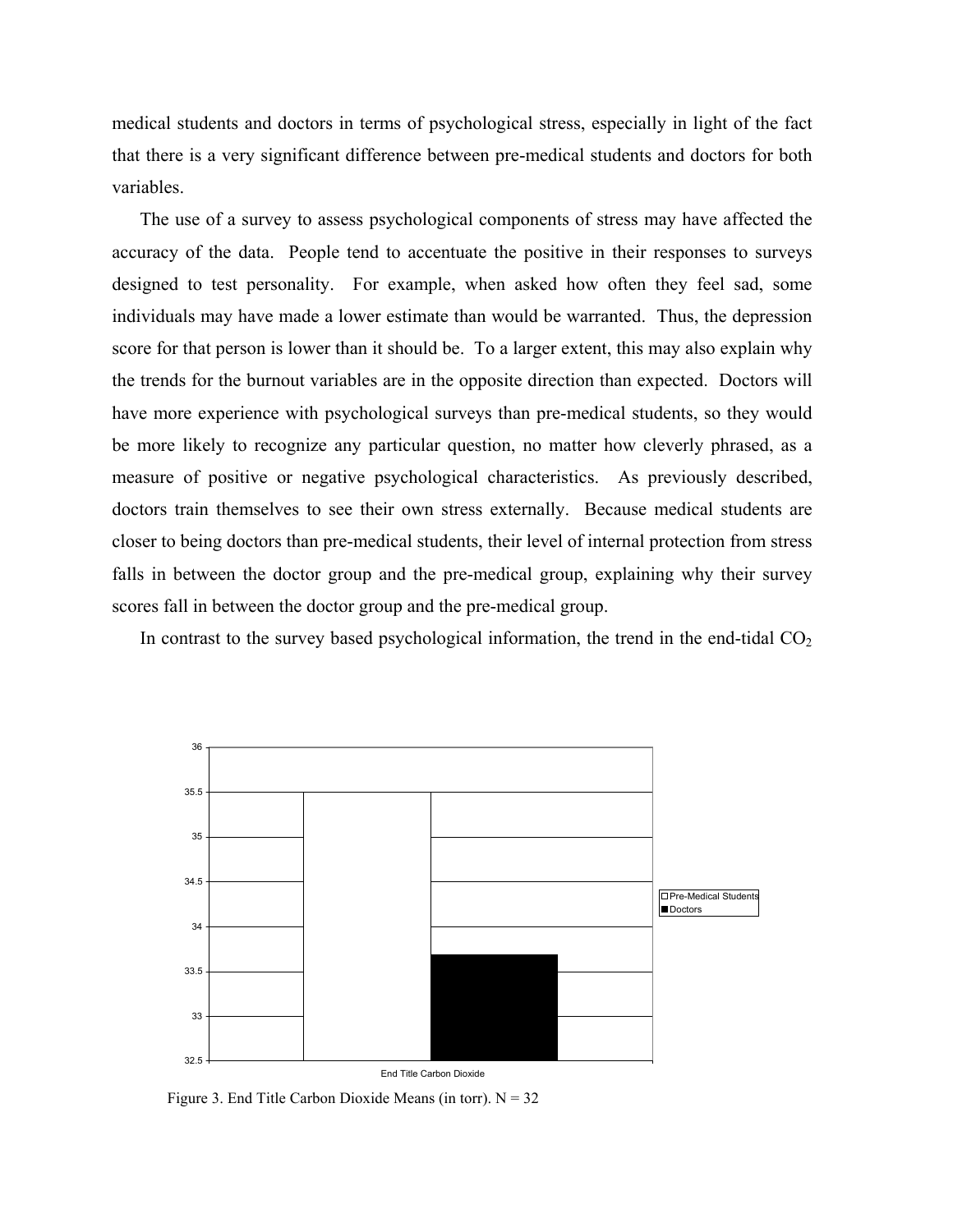variable as reported in Figure 3 is as suggested by the hypothesis. Doctors feel more physiological stress than students do and pre-medical students feel less stress than medical students do. Pairwise analysis was only significant for a larger sample size between premedical students and doctors. Therefore, it is not safe to assume that the difference between medical students and either of the other two groups is significant. However, the fact that the two ends of the trend do have a significant difference with a sample size larger than the one used in the original test seems to show that more research in this area will reveal a truly significant trend. It can be concluded that being a doctor is more stressful than actually preparing to be a doctor.

A possible confounding factor, however, is age. Doctors are older than medical students, who are in turn older than pre-medical students. Age can adversely affect the oxygenation efficiency of blood and muscles thereby artificially depressing end-tidal  $CO<sub>2</sub>$  values. Also, the prevalence of conditions that would adversely affect end-tidal  $CO<sub>2</sub>$  is probably greater in older people than in younger people as is often the case for diseases in general. This factor could not be controlled within the scope of this project.

#### **Conclusion**

This study tested the trends in stress as people progress through medicine, starting with the pre-medical years and concluding with the practicing years. A significant upward trend in physiological stress but a significant downward trend in psychological stress was observed. Because the burnout trend is significantly in the opposite direction from the proposed trend, it can be tenuously concluded that burnout is not necessarily restricted to the service professions. The self-perception trained into physicians is likely to have tainted these results. Because of this and other difficulties experienced in this research, including the limits of small sample size and the problems of comparing people of different age groups, no real conclusions can be drawn without further research. It would be prudent to investigate each variable under more controlled conditions. It would also be prudent to produce more background information for the student populations. There is a paucity of hard research about the stress levels of students.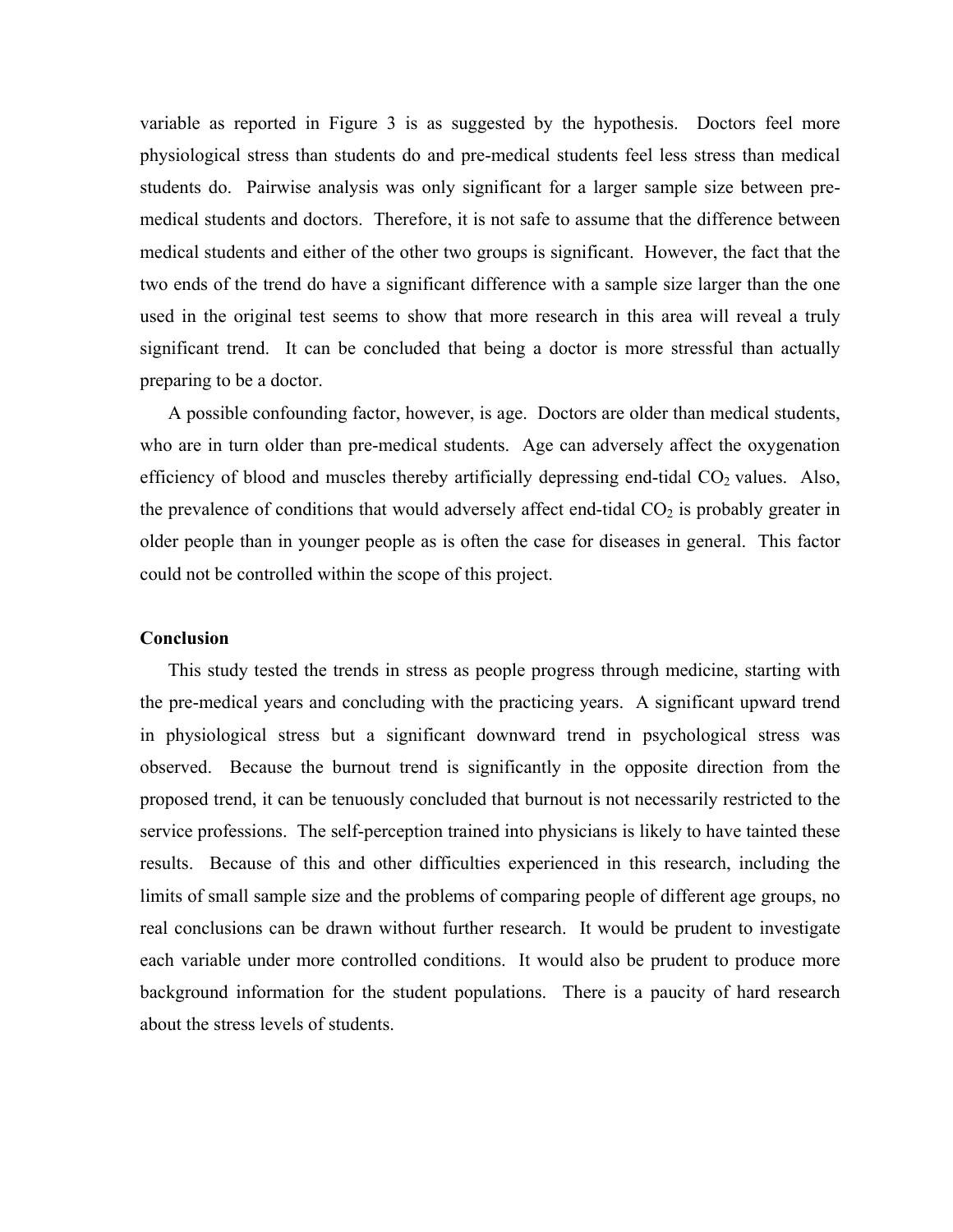#### **Acknowledgements**

Dr. Naras Bhat and Yair Lurie of the Cybernetix Medical Institute and Kevin Kennedy of UC Berkeley have been very helpful in shaping this project and providing me with needed resources. Suzanne Lester, Anna Davidson, William Le, Nancy Yo, Krithi Ravindranath, and Shirley Tran helped me collect data. To you, I extend my gratitude.

### **References**

- Beck, A.T. and Steer, R. A. 1987. Manual for the Revised BDI. Psychological Corporation, San Antonio, TX.
- \_\_\_\_\_. 1993. Manual for the Beck Anxiety Inventory. Psychological Corporation, San Antonio, TX.
- Beck, C. T. 1995. Burnout in Undergraduate Nursing Students. Nurse Educator 20: 19-23.
- Bhat, K. Naras. Chief Medical Director, Cybernetix Medical Institute, Concord, California. 1999, personal communication.
	- \_\_\_\_\_. Capnometry Handout. Cybernetix Medical Institute. 1999.
- Cejka, S. 1999. How to Ban Job Burnout. Medical Economics 76: 31.
- Cherniss, C. 1995. Beyond Burnout: Helping Teachers, Nurses, Therapists, and Lawyers Recover From Stress and Disillusionment. Routledge Press, New York. 234 pp.
- Farber, B. A. 1991. Crisis in Education: Stress and Burnout in the American Teacher. Jossey-Bass, San Francisco. 351 pp.
- Firth, J. 1986. Levels and Sources of Stress in Medical Students. British Medical Journal 292: 1177-1180.
- Fried, Robert. 1987. The Hyperventilation Syndrome: Research and Clinical Treatment. Johns Hopkins University Press, Baltimore. 165 pp.
- Gross, E. B. 1997. Gender Differences in Physician Stress: Why the Discrepant Findings. Women and Health 26: 1-14.
- Guthrie, E. Black, D. Bagalkote, H. Shaw, C. Campbell, M. Creed, F. 1998. Psychological Stress and Burnout in Medical Students: a Five-year Prospective Longitudinal Study. Journal of the Royal Society of Medicine 91: 237-243.
- Lamberg, L. 1999. 'If I work hard(er), I will be loved.' Roots of Physician Stress Explored. Journal of the American Medical Association 282: 13-14.